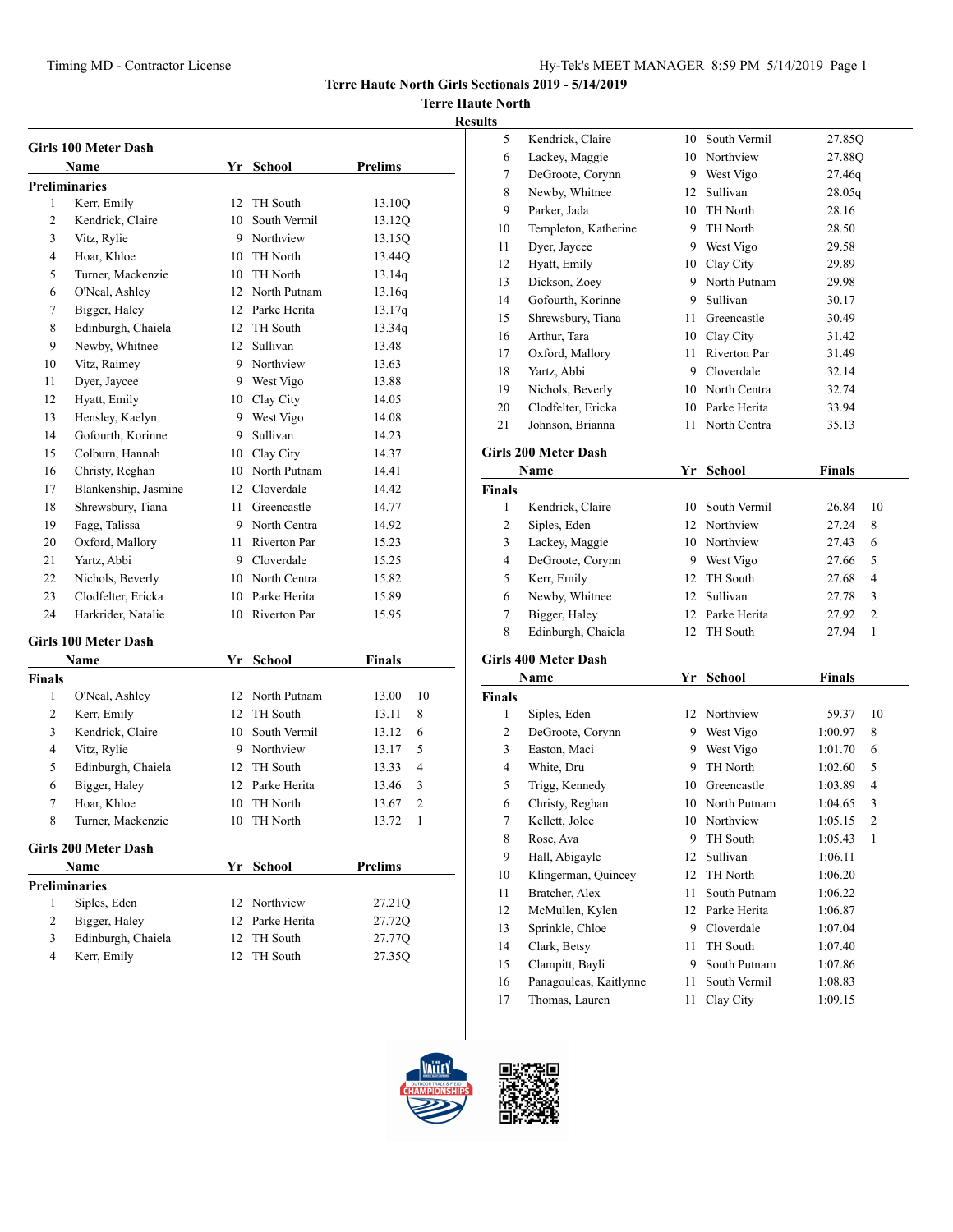**Terre Haute North**

**Results**

| <b>Finals</b>  | (Girls 400 Meter Dash)<br>Name |      | Yr School       | <b>Finals</b> |    |
|----------------|--------------------------------|------|-----------------|---------------|----|
| 18             | Hamilton, Ellynn               | 9    | Sullivan        | 1:09.97       |    |
| 19             | Taylor, Kristina               |      | 10 North Putnam | 1:10.69       |    |
| 20             | Elam, Lauren                   |      | 9 Greencastle   | 1:11.98       |    |
| 21             | Tener, Hayleigh                |      | 10 Clay City    | 1:12.40       |    |
| 22             | Sowers, Lindsey                |      | 10 Riverton Par | 1:12.46       |    |
| 23             | Wanninger, Haley               |      | 9 South Vermil  | 1:13.18       |    |
| 24             | Ward, Kristan                  |      | 10 Parke Herita | 1:15.08       |    |
| 25             | Fulk, Alexis                   |      | 10 North Centra | 1:20.19       |    |
| 26             | Campbell, Gabriela             |      | 9 Riverton Par  | 1:21.22       |    |
|                |                                |      |                 |               |    |
|                | <b>Girls 800 Meter Run</b>     |      |                 |               |    |
|                | Name                           | Yr   | <b>School</b>   | <b>Finals</b> |    |
| <b>Finals</b>  |                                |      |                 |               |    |
| 1              | Readinger, Addison             |      | 10 TH North     | 2:23.42       | 10 |
| 2              | Noel, Evie                     |      | 9 Northview     | 2:23.73       | 8  |
| 3              | Edwards, Chelsie               |      | 12 Cloverdale   | 2:27.68       | 6  |
| 4              | Glaziner, Marianne             |      | 12 TH South     | 2:36.74       | 5  |
| 5              | Peals, Micah                   |      | 9 TH South      | 2:36.83       | 4  |
| 6              | Hutts, Natalie                 |      | 9 TH North      | 2:41.35       | 3  |
| 7              | Redman, Sophie                 | 11 - | South Vermil    | 2:43.30       | 2  |
| 8              | Branigan, Aubree               |      | 10 Cloverdale   | 2:46.71       | 1  |
| 9              | Dickson, Haley                 |      | 9 North Putnam  | 2:47.40       |    |
| 10             | Miller, Brie                   |      | 9 North Putnam  | 2:48.23       |    |
| 11             | Burdge, Grace                  |      | 10 South Putnam | 2:49.53       |    |
| 12             | Stagg, Megan                   |      | 9 Clay City     | 2:52.67       |    |
| 13             | Sinders, Madeline              |      | 12 Northview    | 2:57.67       |    |
| 14             | Pike, Alyssa                   | 9    | Sullivan        | 2:58.55       |    |
| 15             | Deckard, Madeline              | 9    | Sullivan        | 2:59.57       |    |
| 16             | Fairholm, Emma                 |      | 9 Greencastle   | 3:01.99       |    |
| 17             | Mager, Emily                   |      | 9 Riverton Par  | 3:05.51       |    |
| 18             | Menke, Allyssa                 | 10   | South Putnam    | 3:17.27       |    |
| 19             | Featherson, Faith              |      | 9 Greencastle   | 3:24.63       |    |
| 20             | Everson, Jasmyne               |      | 9 Parke Herita  | 3:35.69       |    |
| 21             | Crandell, Chloe                | 10   | Parke Herita    | 4:01.00       |    |
|                | Girls 1600 Meter Run           |      |                 |               |    |
|                | Name                           |      | Yr School       | Finals        |    |
| Finals         |                                |      |                 |               |    |
| 1              | Noel, Evie                     | 9    | Northview       | 5:21.68       | 10 |
| $\overline{c}$ | Trausch, Zoe                   | 12   | TH North        | 5:25.90       | 8  |
| 3              | Barton, Lily                   | 11   | TH South        | 5:41.08       | 6  |
| 4              | Peals, Micah                   | 9    | TH South        | 5:42.26       | 5  |
| 5              | Monnett, Lily                  | 10   | Cloverdale      | 5:57.71       | 4  |
| 6              | Silver, Natalie                | 9    | South Vermil    | 6:01.09       | 3  |
| 7              | Young, Samara                  | 12   | South Putnam    | 6:09.79       | 2  |
| 8              | Jones, Sarah                   | 9    | South Putnam    | 6:13.24       | 1  |
| 9              | Gordon, Nahlee                 | 10   | TH North        | 6:19.00       |    |
| 10             | Haste, Anna                    | 10   | North Putnam    | 6:29.58       |    |
|                |                                |      |                 |               |    |

| ults           |                                |      |                |                |
|----------------|--------------------------------|------|----------------|----------------|
| 11             | Blair, Kelsie                  |      | 9 Riverton Par | 6:32.03        |
| 12             | Deckard, Madeline              | 9.   | Sullivan       | 6:34.14        |
| 13             | Lotzow, Sophia                 |      | 9 North Putnam | 6:35.53        |
| 14             | Maurer, Jasmyn                 |      | 9 West Vigo    | 6:36.40        |
| 15             | Martinez, Yahaira              | 11 - | Northview      | 6:39.28        |
| 16             | Burton, Celeah                 |      | 9 Clay City    | 6:48.22        |
| 17             | Lindsey, Addyson               | 10   | South Vermil   | 6:49.04        |
| 18             | Cooper, Tara                   |      | 9 Parke Herita | 7:13.00        |
| 19             | Dye Thomas, Dale               |      | 9 Greencastle  | 7:29.69        |
|                | Girls 3200 Meter Run           |      |                |                |
|                | Name                           |      | Yr School      | <b>Finals</b>  |
| <b>Finals</b>  |                                |      |                |                |
| 1              | Trausch, Zoe                   | 12   | TH North       | 12:07.51<br>10 |
| $\mathfrak{2}$ | Laswell, Alexis                | 12   | Clay City      | 12:33.20<br>8  |
| 3              | Dinn, Michayla                 |      | 9 Greencastle  | 6<br>12:41.60  |
| 4              | Auterson, Kaylee               | 10   | TH South       | 5<br>13:09.97  |
| 5              | Brennan, Audrie                |      | 9 Greencastle  | 4<br>13:40.86  |
| 6              | Koenig, Kaitlyn                | 12   | TH South       | J13:40.86<br>3 |
| 7              | McBride, Hannah                | 10   | TH North       | 2<br>14:01.29  |
| 8              | Blair, Kelsie                  |      | 9 Riverton Par | 15:00.35<br>1  |
| 9              | Saude, Laney                   | 11 - | West Vigo      | 15:02.73       |
| 10             | Herring, Sadie                 |      | 9 West Vigo    | 15:19.11       |
| 11             | Hensley, Taylor                | 11 - | North Putnam   | 15:20.80       |
| 12             | Gettinger, Josie               | 9.   | Sullivan       | 15:58.96       |
| 13             | Denny, Olivia                  | 12   | North Putnam   | 16:05.01       |
| 14             | Bailey, Abby                   | 10   | Northview      | 17:16.46       |
| 15             | Crouch, Alexa                  | 11   | North Centra   | 19:56.67       |
|                | <b>Girls 100 Meter Hurdles</b> |      |                |                |
|                | Name                           |      | Yr School      | <b>Prelims</b> |
|                | <b>Preliminaries</b>           |      |                |                |
| 1              | Jones, Courtney                | 9.   | TH South       | 16.31Q         |
| 2              | Stoltz, MacKenzie              | 11   | Cloverdale     | 16.40Q         |
| 3              | Turner, Mackenzie              | 10   | TH North       | 17.20Q         |
| 4              | Combs, Adrienne                | 11 - | Northview      | 16.35Q         |
| 5              | Gremore, Grace                 | 10   | TH South       | 17.50Q         |
| 6              | Hall, Shelby                   | 11   | Sullivan       | 17.51Q         |
| 7              | Staub, Laurel                  | 12   | TH North       | 17.88q         |
| 8              | Baker, Emma                    | 12   | North Centra   | 18.17q         |
| 9              | Sims, Hannah                   | 11   | North Putnam   | 18.25          |
| 10             | Brown, Kadian                  | 11   | South Vermil   | 18.45          |
| 11             | Dickson, Zoey                  |      | 9 North Putnam | 19.46          |
| 12             | Addison, Rebekah               | 12   | South Vermil   | 19.61          |
| 13             | Dawson, Hanna                  |      | 9 Northview    | 20.07          |
| 14             | Elam, Lauren                   | 9    | Greencastle    | 20.12          |
| 15             | Weber, Ashley                  | 10   | Clay City      | 20.63          |
| 16             | Wittenmyer, Megan              | 9.   | Parke Herita   | 21.32          |
| 17             | Johnson, Brianna               | 9.   | Clay City      | 22.05          |

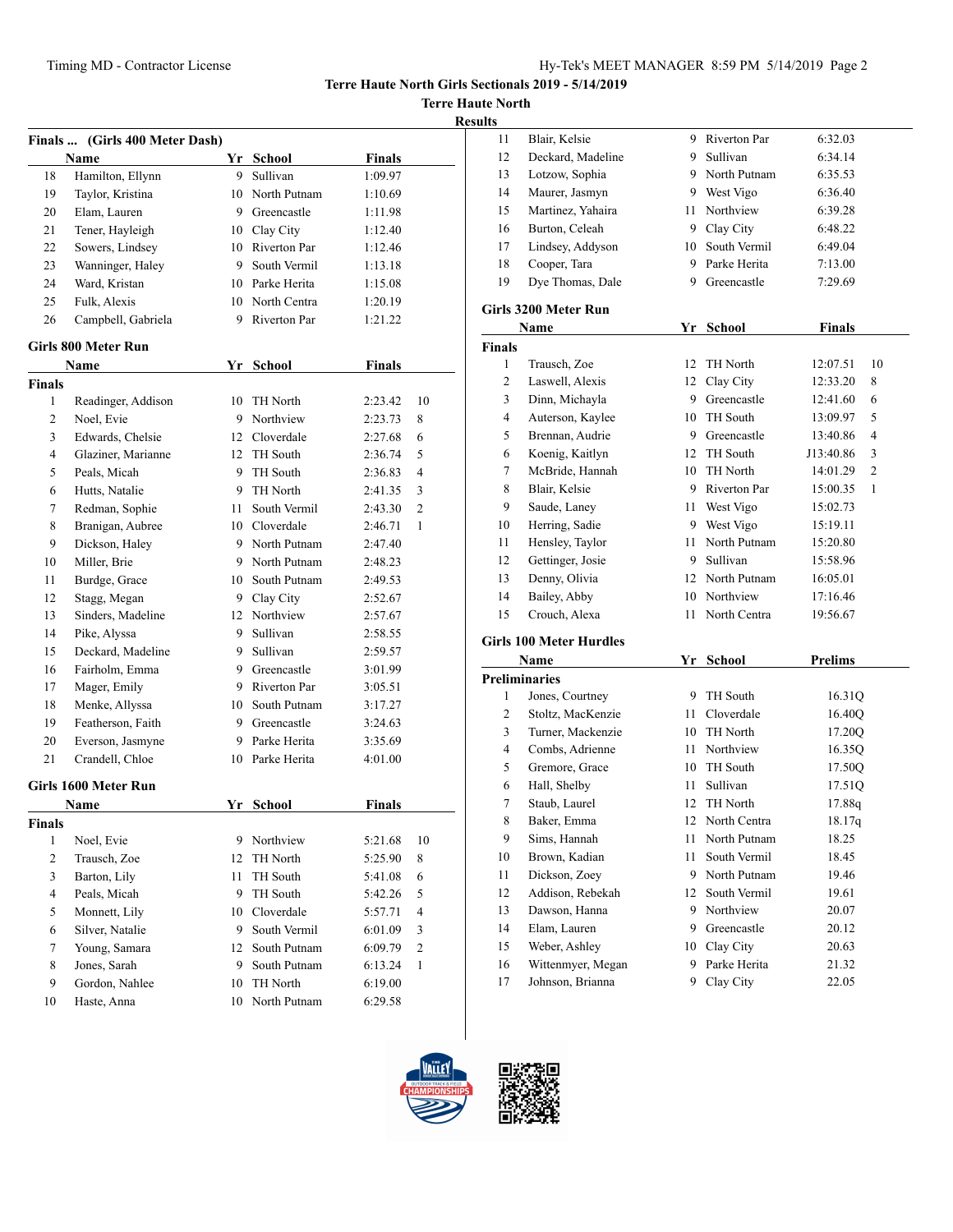**Terre Haute North**

### **Results**

|               | <b>Girls 100 Meter Hurdles</b> |                 |                         |               |                |
|---------------|--------------------------------|-----------------|-------------------------|---------------|----------------|
|               | Name                           |                 | Yr School               | Finals        |                |
| Finals        |                                |                 |                         |               |                |
| 1             | Jones, Courtney                | 9               | TH South                | 16.01         | 10             |
| 2             | Combs, Adrienne                |                 | 11 Northview            | 16.38         | 8              |
| 3             | Stoltz, MacKenzie              |                 | 11 Cloverdale           | 16.64         | 6              |
| 4             | Gremore, Grace                 |                 | 10 TH South             | 16.81         | 5              |
| 5             | Hall, Shelby                   | 11              | Sullivan                | 17.12         | $\overline{4}$ |
| 6             | Turner, Mackenzie              |                 | 10 TH North             | 17.46         | 3              |
| 7             | Baker, Emma                    |                 | 12 North Centra         | 20.85         | 2              |
| ---           | Staub, Laurel                  | 12 <sup>7</sup> | TH North                | DQ            |                |
|               | <b>Girls 300 Meter Hurdles</b> |                 |                         |               |                |
|               | Name                           | Yr              | <b>School</b>           | <b>Finals</b> |                |
| Finals        |                                |                 |                         |               |                |
| 1             | Stoffregen, Seelye             | 12              | Greencastle             | 47.21         | 10             |
| 2             | Jones, Courtney                |                 | 9 TH South              | 48.07         | 8              |
| 3             | Hall, Shelby                   |                 | 11 Sullivan             | 49.24         | 6              |
| 4             | Barton, Lily                   |                 | 11 TH South             | 49.93         | 5              |
| 5             | Chumley, Haylee                |                 | 9 TH North              | 49.98         | $\overline{4}$ |
| 6             | Sims. Hannah                   |                 | 11 North Putnam         | 51.61         | 3              |
| 7             | Baker, Emma                    |                 | 12 North Centra         | 51.64         | 2              |
| 8             | Ingram, Carmen                 |                 | 11 Riverton Par         | 53.84         | 1              |
| 9             | Bullard, Courtney              | 11              | TH North                | 54.17         |                |
| 10            | Vittetow, Lilly                | 9               | South Putnam            | 54.43         |                |
| 11            | Brown, Kadian                  | 11 -            | South Vermil            | 54.93         |                |
| 12            | Addison, Rebekah               | 12              | South Vermil            | 55.12         |                |
| 13            | Dawson, Hanna                  |                 | 9 Northview             | 55.46         |                |
| 14            | Lyons, Josie                   |                 | 11 North Putnam         | 56.38         |                |
| 15            | Combs, Adrienne                | 11              | Northview               | 58.51         |                |
| 16            | Johnson, Brianna               | 9               | Clay City               | 1:01.52       |                |
| 17            | Scott, Jennifer                | 11              | Greencastle             | 1:13.16       |                |
|               |                                |                 |                         |               |                |
|               | Girls 4x100 Meter Relay        |                 |                         |               |                |
|               | Team                           |                 | Relay                   | Finals        |                |
| <b>Finals</b> |                                |                 |                         |               |                |
| 1             | TH South                       |                 | A                       | 50.60         | 10             |
|               | 1) Edinburgh, Chaiela 12       |                 | 2) Loftus, Cami 10      |               |                |
|               | 3) Kerr, Emily 12              |                 | 4) Jones, Courtney 9    |               |                |
|               | 5) Roberts, Paige 10           |                 | 6) Thompson, Ava 9      |               |                |
|               | 7) Gremore, Grace 10           |                 | 8) Miranda, Trinity 9   |               |                |
| 2             | TH North                       |                 | A                       | 51.58         | 8              |
|               | 1) Hoar, Khloe 10              |                 | 2) Bullard, Courtney 11 |               |                |
|               | 3) Parker, Jada 10             |                 | 4) Turner, Mackenzie 10 |               |                |
|               | 5) White, Dru 9                |                 | 6) Staub, Laurel 12     |               |                |
|               | 7) Templeton, Katherine 9      |                 | 8) Keith, Lauren 11     |               |                |

| 3 | Northview                | A     | 52.08                      | 6              |
|---|--------------------------|-------|----------------------------|----------------|
|   | 1) Lackey, Maggie 10     |       | 2) Vitz, Raimey 9          |                |
|   | 3) Timberman, Macey 9    |       | 4) Vitz, Rylie 9           |                |
|   | 5) Combs, Adrienne 11    |       | 6) Linton, Sidney 9        |                |
| 4 | Sullivan                 | А     | 53.52                      | 5              |
|   | 1) Hall, Abigayle 12     |       | 2) Gofourth, Korinne 9     |                |
|   | 3) Hall, Shelby 11       |       | 4) Newby, Whitnee 12       |                |
|   | 5) Baker, Emma 9         |       | 6) Followell, Madison 11   |                |
| 5 | West Vigo                | А     | 54.93                      | 4              |
|   | 1) Hensley, Kaelyn 9     |       | 2) Kane, Hailey 9          |                |
|   | 3) Brown, Callie 9       |       | 4) Dyer, Jaycee 9          |                |
|   | 5) Andrews, Hope 9       |       | 6) Buckallew, Gabrielle 10 |                |
| 6 | Greencastle              | A     | 55.64                      | 3              |
|   | 1) Stoffregen, Seelye 12 |       | 2) Trigg, Kennedy 10       |                |
|   | 3) Nobles, Alexi 11      |       | 4) Elam, Lauren 9          |                |
|   | 5) Scott, Allison 10     |       | 6) Hayes, Kiearra 12       |                |
| 7 | Clay City                | А     | 55.93                      | $\overline{2}$ |
|   | 1) Hyatt, Emily 10       |       | 2) Weber, Ashley 10        |                |
|   | 3) Arthur, Tara 10       |       | 4) Colburn, Hannah 10      |                |
|   | 5) Thomas, Lauren 11     |       |                            |                |
| 8 | <b>Riverton Parke</b>    | A     | 57.83                      | 1              |
|   | 1) Oxford, Mallory 11    |       | 2) Ingram, Carmen 11       |                |
|   | 3) Stutler, Ava 9        |       | 4) Cline, Makayla 9        |                |
|   | 5) Howard, Taylor 9      |       | 6) Harkrider, Natalie 10   |                |
| 9 | North Centra             | A     | 59.23                      |                |
|   | 1) Corbin, Emaley 9      |       | 2) Fagg, Talissa 9         |                |
|   | 3) Johnson, Brianna 11   |       | 4) Nichols, Beverly 10     |                |
|   | 5) Fulk, Alexis 10       |       |                            |                |
|   | North Putnam             | A     | DO                         |                |
|   | 1) Sims, Hannah 11       |       | 2) Christy, Reghan 10      |                |
|   | 3) Dickson, Zoey 9       |       | 4) O'Neal, Ashley 12       |                |
|   | rls 4x400 Meter Relay    |       |                            |                |
|   | Team                     | Relav | Finals                     |                |

### Girls

|                | 1eam                     | Kelav               | Finals                    |
|----------------|--------------------------|---------------------|---------------------------|
| <b>Finals</b>  |                          |                     |                           |
| 1              | TH South                 | A                   | 4:13.35<br>10             |
|                | 1) Edinburgh, Chaiela 12 | 2) Barton, Lily 11  |                           |
|                | 3) Rose, Ava 9           |                     | 4) Jones, Courtney 9      |
|                | 5) Tanner, Kaya 9        |                     | 6) Glaziner, Marianne 12  |
|                | 7) Clark, Betsy 11       |                     |                           |
| $\mathfrak{D}$ | TH North                 | A                   | 4:16.31<br>8              |
|                | 1) White, Dru 9          |                     | 2) Klingerman, Quincey 12 |
|                | 3) Chumley, Haylee 9     |                     | 4) Readinger, Addison 10  |
|                | 5) Saunders, Emma 11     |                     | 6) Templeton, Katherine 9 |
|                | 7) Keith, Lauren 11      | 8) Hutts, Natalie 9 |                           |
| 3              | Northview                | A                   | 4:19.11<br>6              |
|                | 1) Lackey, Maggie 10     |                     | 2) Kellett, Jolee 10      |
|                | 3) Timberman, Macey 9    | 4) Siples, Eden 12  |                           |
|                | 5) Noel, Evie 9          |                     |                           |



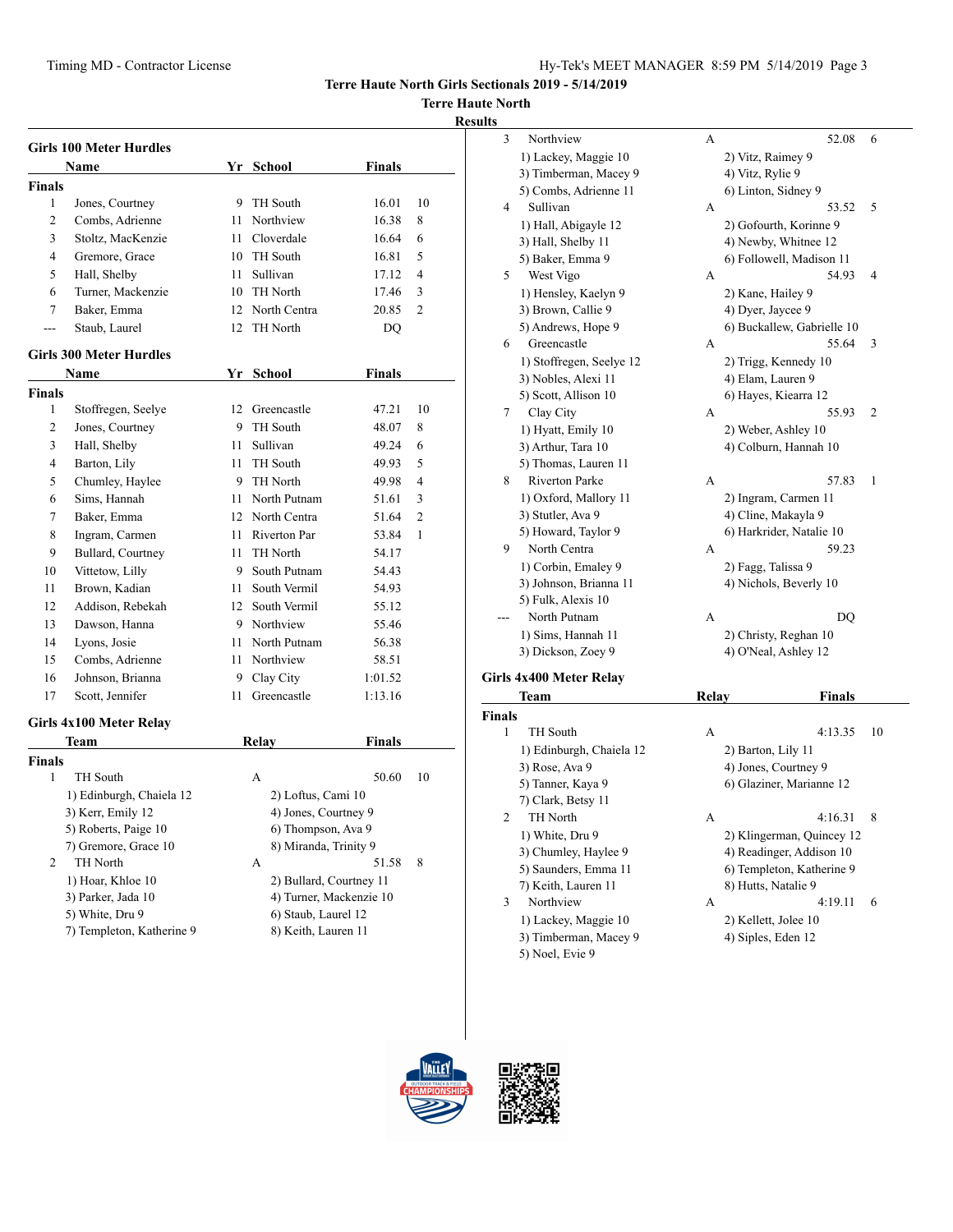8) Auterson, Kaylee 10

1) Peals, Micah 9 2) Glaziner, Marianne 12 3) Rose, Ava 9 4) Barton, Lily 11 5) Koenig, Kaitlyn 12 6) Popoff, Luka 11<br>
7) Ewen, Crispin 11 8) Auterson, Kaylee

**Terre Haute North Girls Sectionals 2019 - 5/14/2019**

## **Terre Haute North**

#### **Results** 2 TH South A 10:19.81 8

|               | Finals  (Girls 4x400 Meter Relay) |       |                            |    |
|---------------|-----------------------------------|-------|----------------------------|----|
|               | Team                              | Relay | Finals                     |    |
| 4             | Cloverdale                        | A     | 4:23.96                    | 5  |
|               | 1) Sprinkle, Chloe 9              |       | 2) Edwards, Chelsie 12     |    |
|               | 3) Branigan, Aubree 10            |       | 4) Blankenship, Jasmine 12 |    |
|               | 5) Monnett, Lily 10               |       |                            |    |
| 5             | Sullivan                          | A     | 4:26.29                    | 4  |
|               | 1) Hall, Abigayle 12              |       | 2) Followell, Madison 11   |    |
|               | 3) Newby, Whitnee 12              |       | 4) Hall, Shelby 11         |    |
|               | 5) Hamilton, Ellynn 9             |       | 6) Pike, Alyssa 9          |    |
|               | 7) Baker, Emma 9                  |       |                            |    |
| 6             | West Vigo                         | A     | 4:31.47                    | 3  |
|               | 1) Easton, Maci 9                 |       | 2) Scott, Abigail 11       |    |
|               | 3) Hurst, Chloee 12               |       | 4) DeGroote, Corynn 9      |    |
|               | 5) Hensley, Kaelyn 9              |       |                            |    |
| 7             | Greencastle                       | A     | 4:33.55                    | 2  |
|               | 1) Trigg, Kennedy 10              |       | 2) Elam, Lauren 9          |    |
|               | 3) Rodgers, Madison 11            |       | 4) Stoffregen, Seelye 12   |    |
|               | 5) Byrd, Hailey 11                |       | 6) Stevens, Allison 11     |    |
|               | 7) Nobles, Alexi 11               |       |                            |    |
| 8             | North Putnam                      | A     | 4:41.14                    | 1  |
|               | 1) Sims, Hannah 11                |       | 2) Dickson, Haley 9        |    |
|               | 3) Dickson, Zoey 9                |       | 4) Christy, Reghan 10      |    |
|               | 5) Taylor, Kristina 10            |       | 6) Miller, Brie 9          |    |
|               | 7) Trotter, Madison 11            |       | 8) Lyons, Josie 11         |    |
| 9             | South Vermillion                  | A     | 4:49.25                    |    |
|               | 1) Crum, Brianna 12               |       | 2) Wanninger, Haley 9      |    |
|               | 3) Redman, Sophie 11              |       | 4) Kendrick, Claire 10     |    |
|               | 5) Panagouleas, Kaitlynne 11      |       | 6) Silver, Natalie 9       |    |
| 10            | Parke Heritage                    | А     | 4:50.91                    |    |
|               | 1) Bigger, Haley 12               |       | 2) McMullen, Kylen 12      |    |
|               | 3) Ward, Kristan 10               |       | 4) Smith, Jade 9           |    |
|               | 5) Cendenin, Atlantis 10          |       | 6) Cooper, Tara 9          |    |
| 11            | Clay City                         | A     | 5:26.05                    |    |
|               | 1) Tener, Hayleigh 10             |       | 2) Wagner, Ariana 9        |    |
|               | 3) Fidler, Baylee 11              |       | 4) Arthur, Tara 10         |    |
|               | 5) Colburn, Hannah 10             |       | 6) Laswell, Alexis 12      |    |
|               | 7) Thomas, Lauren 11              |       |                            |    |
|               | Girls 4x800 Meter Relay           |       |                            |    |
|               | Team                              | Relay | Finals                     |    |
| <b>Finals</b> |                                   |       |                            |    |
| 1             | TH North                          | А     | 10:14.58                   | 10 |
|               | 1) Trausch, Zoe 12                |       | 2) Chumley, Haylee 9       |    |

3) Hutts, Natalie 9 4) Readinger, Addison 10 5) McBride, Hannah 10 6) Gatrell, Mary 12

7) Gustafson, Kaylen 10

| 3 | West Vigo              | A | 10:54.81               | 6              |  |
|---|------------------------|---|------------------------|----------------|--|
|   | 1) Easton, Maci 9      |   | 2) Maurer, Jasmyn 9    |                |  |
|   | 3) Scott, Abigail 11   |   | 4) Hurst, Chloee 12    |                |  |
|   | 5) Saude, Laney 11     |   | 6) Herring, Sadie 9    |                |  |
| 4 | North Putnam           | A | 11:06.69               | 5              |  |
|   | 1) Miller, Brie 9      |   | 2) Fry, Katie 9        |                |  |
|   | 3) Trotter, Madison 11 |   | 4) Dickson, Haley 9    |                |  |
|   | 5) Hensley, Taylor 11  |   | 6) Haste, Anna 10      |                |  |
|   | 7) Lotzow, Sophia 9    |   |                        |                |  |
| 5 | South Putnam           | A | 11:12.04               | 4              |  |
|   | 1) Burdge, Grace 10    |   | 2) Vittetow, Lilly 9   |                |  |
|   | 3) Jones, Sarah 9      |   | 4) Young, Samara 12    |                |  |
|   | 5) Menke, Allyssa 10   |   | 6) Custis, Chloe 10    |                |  |
| 6 | <b>Riverton Parke</b>  | A | 11:28.28               | 3              |  |
|   | 1) Cline, Makayla 9    |   | 2) Stutler, Ava 9      |                |  |
|   | 3) Mager, Emily 9      |   | 4) Ingram, Carmen 11   |                |  |
|   | 5) Sowers, Lindsey 10  |   | 6) Howard, Taylor 9    |                |  |
| 7 | Greencastle            | A | 12:10.08               | $\overline{2}$ |  |
|   | 1) Dinn, Michayla 9    |   | 2) Brennan, Audrie 9   |                |  |
|   | 3) Featherson, Faith 9 |   | 4) Fairholm, Emma 9    |                |  |
|   | 5) Dye Thomas, Dale 9  |   | 6) Rodgers, Madison 11 |                |  |
| 8 | Clay City              | A | 12:22.68               | 1              |  |
|   | 1) Tener, Hayleigh 10  |   | 2) Burton, Celeah 9    |                |  |
|   | 3) Laswell, Alexis 12  |   | 4) Stagg, Megan 9      |                |  |
|   | ls High Jumn           |   |                        |                |  |
|   |                        |   |                        |                |  |

# **Girls High**

|               | Name                | Yr | School       | <b>Finals</b> |                |
|---------------|---------------------|----|--------------|---------------|----------------|
| <b>Finals</b> |                     |    |              |               |                |
| 1             | O'Neal, Ashley      | 12 | North Putnam | $5-02.00$     | 10             |
| 2             | Turner, Mackenzie   | 10 | TH North     | $J5-02.00$    | 8              |
| 3             | Followell, Madison  | 11 | Sullivan     | $5-00.00$     | 6              |
| 4             | Barton, Kaylynn     | 11 | TH South     | $J5-00.00$    | 5              |
| 5             | Thomas, Lauren      | 11 | Clay City    | 4-08.00       | 4              |
| 6             | Baker, Emma         | 12 | North Centra | $4 - 06.00$   | $\overline{c}$ |
| 6             | Green, Saniya       | 11 | TH South     | $4 - 06.00$   | 2              |
| 6             | McLain, Keeghan     | 12 | Greencastle  | $4 - 06.00$   | $\overline{2}$ |
| 9             | Klingerman, Quincey | 12 | TH North     | J4-06.00      |                |
| 10            | Smith, Jade         | 9  | Parke Herita | J4-06.00      |                |
| 11            | Sprinkle, Chloe     | 9  | Cloverdale   | J4-06.00      |                |
| 12            | Lyons, Josie        | 11 | North Putnam | 4-04.00       |                |
| 13            | Pike, Alyssa        | 9  | Sullivan     | J4-04.00      |                |
| 14            | Scott, Allison      | 10 | Greencastle  | J4-04.00      |                |
| 15            | Geiger, Jessica     | 10 | Cloverdale   | $4 - 02.00$   |                |
| 16            | Wittenmyer, Megan   | 9  | Parke Herita | J4-02.00      |                |
| 17            | Gidlof, Tilda       | 11 | Riverton Par | 4-00.00       |                |



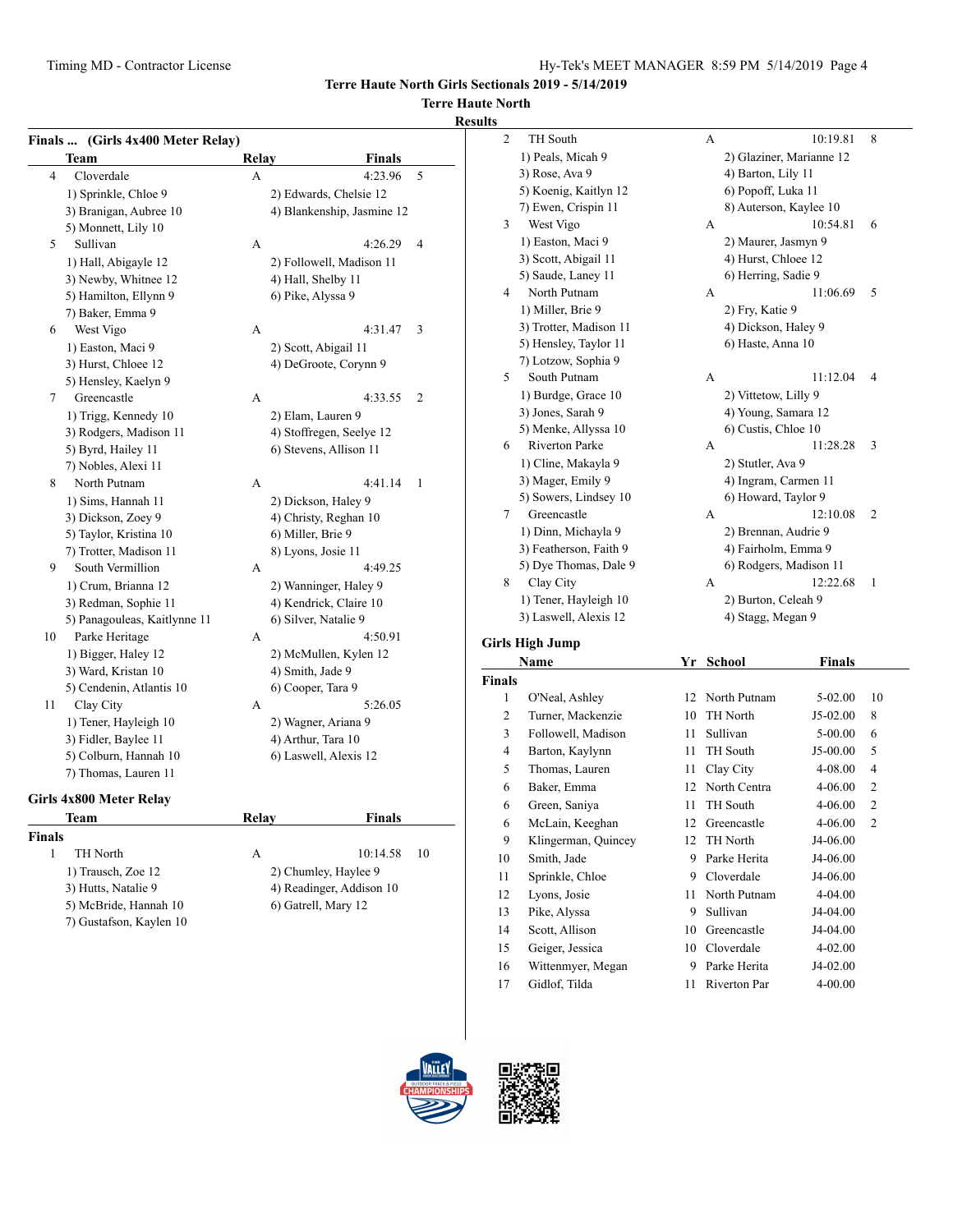# **Terre Haute North**

## **Results**

|                       | <b>Girls Pole Vault</b>  |      |                 |               |                |
|-----------------------|--------------------------|------|-----------------|---------------|----------------|
|                       | Name                     |      | Yr School       | <b>Finals</b> |                |
| <b>Finals</b>         |                          |      |                 |               |                |
| 1                     | Kissinger, Abigail       | 12   | TH North        | 10-00.00      | 10             |
| $\overline{2}$        | Lewis, Sydney            | 12   | Greencastle     | J10-00.00     | 8              |
| 3                     | Stoltz, MacKenzie        | 11   | Cloverdale      | 9-06.00       | 6              |
| 4                     | Bailey, Krislynn         | 11   | <b>TH</b> North | 8-06.00       | 5              |
| 5                     | Parks, Jaylynn           |      | 12 TH South     | 8-00.00       | 4              |
| 6                     | Hall, Abigayle           |      | 12 Sullivan     | J8-00.00      | 3              |
| 7                     | Loftus, Cami             |      | 10 TH South     | 7-06.00       | $\overline{2}$ |
| 8                     | Dickison, Emma           | 9    | Northview       | 7-00.00       | 1              |
| 9                     | Kane, Hailey             | 9    | West Vigo       | J7-00.00      |                |
| 10                    | Kennedy, Ridge           | 10   | Sullivan        | 6-06.00       |                |
| ---                   | Boyd, Kiara              | 10   | Cloverdale      | NΗ            |                |
| $---$                 | Weber, Ashley            | 10   | Clay City       | NΗ            |                |
|                       |                          |      |                 |               |                |
|                       | <b>Girls Long Jump</b>   |      |                 |               |                |
|                       | Name                     | Yr   | <b>School</b>   | <b>Finals</b> |                |
| <b>Finals</b>         |                          |      |                 |               |                |
| 1                     | Timberman, Macey         |      | 9 Northview     | 15-05.50      | 10             |
| 2                     | Hyatt, Emily             |      | 10 Clay City    | 15-02.75      | 8              |
| 3                     | Combs, Adrienne          | 11   | Northview       | 15-01.75      | 6              |
| 4                     | DeGroote, Corynn         |      | 9 West Vigo     | 15-01.25      | 5              |
| 5                     | Readinger, Addison       |      | 10 TH North     | 15-01.00      | 4              |
| 6                     | Trigg, Kennedy           |      | 10 Greencastle  | 14-07.25      | 3              |
| 7                     | Bullard, Courtney        | 11   | TH North        | 14-03.50      | 2              |
| 8                     | Loftus, Cami             | 10   | TH South        | 14-01.25      | $\mathbf{1}$   |
| 9                     | Panagouleas, Kaitlynne   | 11   | South Vermil    | 14-01.00      |                |
| 10                    | Tanner, Kaya             | 9    | TH South        | 13-10.50      |                |
| 11                    | Stoltz, MacKenzie        | 11 - | Cloverdale      | 13-08.50      |                |
| 12                    | Miller, Brie             | 9    | North Putnam    | 13-05.75      |                |
| 13                    | Baker, Emma              | 9    | Sullivan        | 13-05.50      |                |
| 14                    | Shrewsbury, Tiana        |      | 11 Greencastle  | 13-02.25      |                |
| 15                    | Colburn, Hannah          |      | 10 Clay City    | 12-11.50      |                |
| 16                    | Wittenmyer, Megan        |      | 9 Parke Herita  | 12-05.00      |                |
| 17                    | Crum, Brianna            |      | 12 South Vermil | 12-02.50      |                |
| 18                    | Howard, Taylor           | 9    | Riverton Par    | 10-11.75      |                |
| 19                    | Sparenberg, Morgan       | 9    | Riverton Par    | 10-08.25      |                |
| 20                    | Gofourth, Korinne        | 9    | Sullivan        | 10-01.75      |                |
|                       |                          |      |                 |               |                |
| <b>Girls Shot Put</b> |                          |      |                 |               |                |
| Name                  |                          |      | Yr School       | <b>Finals</b> |                |
| <b>Finals</b>         |                          |      |                 |               |                |
| 1                     | England, Lauren          | 12   | TH South        | 41-03.00      | 10             |
| $\overline{2}$        | Clark, Tyresha           | 10   | TH North        | 40-03.00      | 8              |
| 3                     | Amis, Jada               | 12   | Greencastle     | 37-05.50      | 6              |
| 4                     | Gillen, Claire           |      | 12 Greencastle  | 35-04.50      | 5              |
| 5                     | Mahoney-Sutherland, Bree | 10   | South Putnam    | 34-08.00      | 4              |
| 6                     | Lundy, Jenny             | 12   | Northview       | 32-07.50      | 3              |

| սււծ          |                                      |          |                              |                |                |
|---------------|--------------------------------------|----------|------------------------------|----------------|----------------|
| 7             | Gasho, Emily                         |          | 12 North Putnam              | 32-01.00       | 2              |
| 8             | Graham, Cheyenne                     |          | 12 North Putnam              | 31-07.50       | 1              |
| 9             | Arnold, Jadeyn                       |          | 10 TH North                  | 31-00.00       |                |
| 10            | Lopez, Keelynn                       |          | 10 West Vigo                 | 29-10.50       |                |
| 11            | Cendenin, Atlantis                   |          | 10 Parke Herita              | 29-00.00       |                |
| 12            | Cornes, Brianna                      | 12       | TH South                     | 28-01.50       |                |
| 13            | Kane, Krista                         | 11       | West Vigo                    | 28-00.00       |                |
| 14            | Hughes, Keeley                       | 11       | Cloverdale                   | 27-07.00       |                |
| 15            | Freed, Madison                       |          | 10 South Vermil              | 26-09.50       |                |
| 16            | Shoemaker, Madison                   | 11 -     | Cloverdale                   | 26-08.50       |                |
| 17            | Bush, Rachel                         |          | 12 Northview                 | 26-08.00       |                |
| 18            | Jordan, Caitlyn                      | 11 -     | Clay City                    | 26-03.00       |                |
| 19            | Crouch, Kloe                         |          | 12 South Vermil              | 26-00.50       |                |
| 20            | Mason, Rylee                         | 11 -     | North Centra                 | 24-09.00       |                |
| 21            | Robertson, Brooke                    |          | 10 South Putnam              | 24-07.00       |                |
| 22            | Stowe, Abby                          |          | 12 Parke Herita              | 24-03.00       |                |
| 23            | Jarvis, Kaitlyn                      |          | 12 Riverton Par              | 22-02.00       |                |
| 23            | Martin, Kirby                        |          | 12 Riverton Par              | 22-02.00       |                |
| 25            | Secrest, Maura                       | 11       | Sullivan                     | 22-00.50       |                |
| 26            | Mahady, Madison                      |          | 9 North Centra               | 21-04.00       |                |
| 27            | Williams, Brooklynn                  | 11       | Sullivan                     | 18-10.00       |                |
| 28            | Burton, Christina                    | 11       | Clay City                    | 18-09.00       |                |
|               | <b>Girls Discus Throw</b>            |          |                              |                |                |
|               | Name                                 | Yr       | <b>School</b>                | Finals         |                |
| <b>Finals</b> |                                      |          |                              |                |                |
| 1             | England, Lauren                      |          | 12 TH South                  | 134-10         | 10             |
| 2             | Clark, Tyresha                       |          | 10 TH North                  | 107-09         | 8              |
| 3             | Hughes, Keeley                       | 11 -     | Cloverdale                   | 106-06         | 6              |
| 4             | Gasho, Emily                         |          | 12 North Putnam              | 105-07         | 5              |
| 5             | Kane, Krista                         |          | 11 West Vigo                 | 102-00         | 4              |
| 6             | Shoemaker, Madison                   | 11       | Cloverdale                   | 97-04          | 3              |
| 7             | Mahoney-Sutherland, Bree             |          | 10 South Putnam              | 96-11          | $\overline{2}$ |
| 8             | Graham, Cheyenne                     |          |                              |                |                |
| 9             |                                      |          |                              |                |                |
| 10            |                                      |          | 12 North Putnam              | 96-05          | 1              |
|               | Arnold, Jadeyn                       |          | 10 TH North                  | 91-00          |                |
|               | Bush, Rachel                         |          | 12 Northview                 | 89-11          |                |
| 11            | Harper, Lauralie                     | 11       | 9 TH South<br>Greencastle    | 88-11          |                |
| 12            | Stevens, Allison                     | 12       | South Vermil                 | 88-09          |                |
| 13            | Crouch, Kloe                         | 12       |                              | 87-03          |                |
| 14<br>15      | Lundy, Jenny<br>Amis, Jada           | 12       | Northview<br>Greencastle     | 86-05          |                |
|               |                                      | 10       | Parke Herita                 | 84-08          |                |
| 16<br>17      | Cendenin, Atlantis                   | 11       |                              | 80-01<br>73-00 |                |
|               | Jordan, Caitlyn                      | 10       | Clay City                    |                |                |
| 18            | Freed, Madison                       |          | South Vermil                 | 67-01          |                |
| 19            | Jarvis, Kaitlyn                      | 12<br>11 | Riverton Par<br>North Centra | 66-00<br>64-05 |                |
| 20<br>21      | Crouch, Alexa                        |          | 10 Parke Herita              | 62-02          |                |
|               | McCall, Ammalee<br>Robertson, Brooke | 10       | South Putnam                 |                |                |
| 22            |                                      |          | 10 Riverton Par              | 60-07          |                |
| 23<br>24      | Peterson, Lindsey<br>Mahady, Madison |          | 9 North Centra               | 59-08<br>59-01 |                |